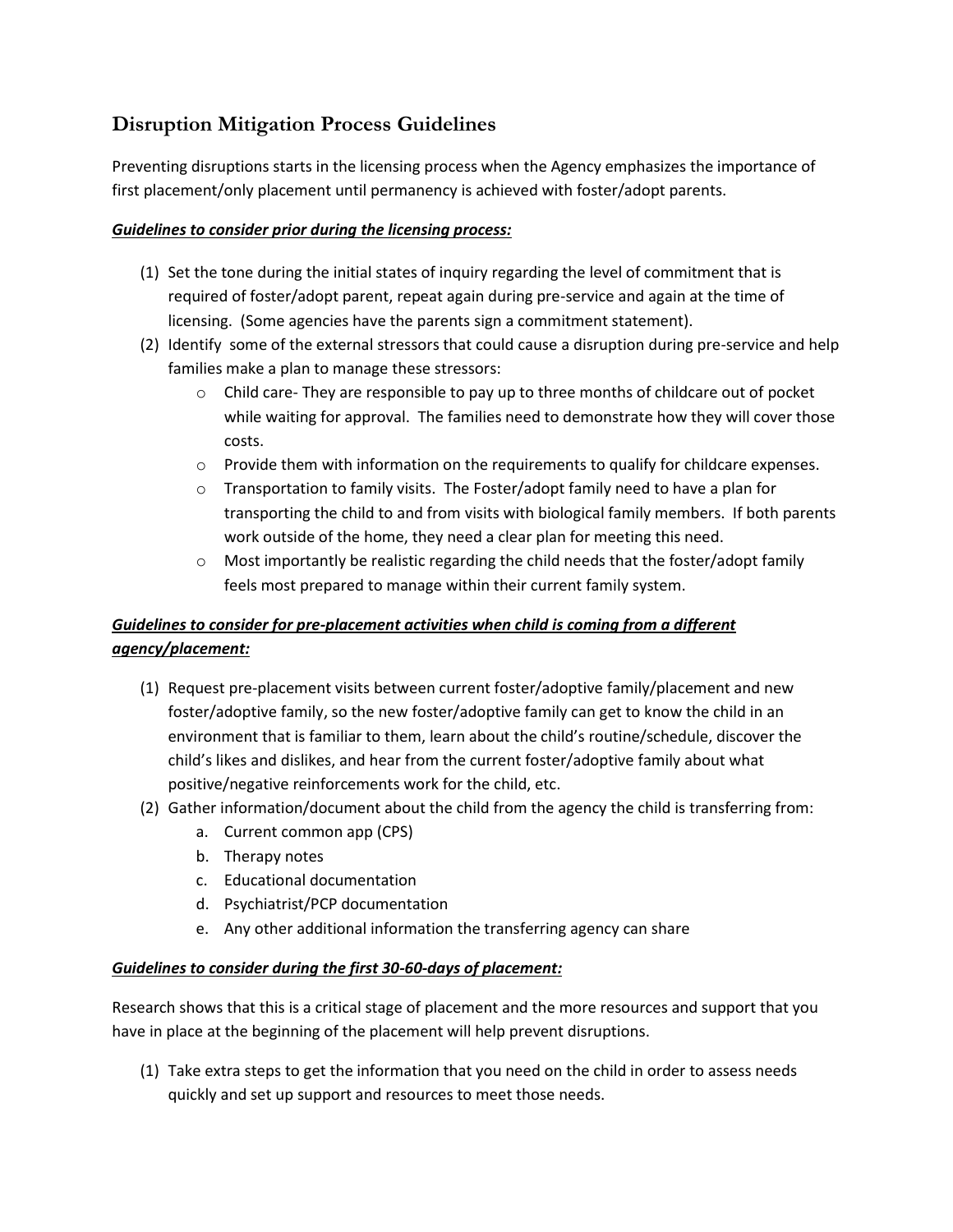- $\circ$  Call up the chain of command both at OCOK and CPS to get needed documents. Do not wait for weeks in order to the get the information that you need. Have a system in place!
- $\circ$  If the child is being placed from another licensed placement, call the previous placement to get information on the reasons for the move and the services that the child has been receiving.
- $\circ$  Increase face to face visits during the first 60 days of placement both at the home and outside of the home. (for example accompany the foster parent and child to the doctor or the first psychiatric visit.
- $\circ$  Set up a contact person at the school that the child will be attending or at the daycare that the child will be attending. Identify yourself as a person to call if there are challenges with the child's behaviors. Participate in parent/child meetings to advocate for the child's educational needs.
- o Train and supervise front line workers on potential risk factors and offer emotional support and resources to meet the needs.
	- Child's behavior is escalating without any relief
	- Caregiver is increasingly negative about the child and states that nothing is working
	- The Caregiver doesn't have the skills to meet the needs of the child and/or expectations are too high.
	- The placement is significantly different from the Caregiver's preferences
	- Comments from other professionals working with the child indicate that caregiver(s) appear to be stressed by the child's placement
	- The child is showing some evidence of being disruptive and/or unsafe with other children in the home.
	- The specialist appears highly frustrated with the family caring for the child.
	- The family/community doesn't have resources readily available to them to meet the needs of the child including respite services.
	- Day care services are threatening to expel the child due behaviors.

### *Guidelines for ongoing case support:*

- Have a system in place to staff cases regularly especially if some additional stressors are identified such as:
	- Child is hospitalized or admitted to outpatient psychiatric services
	- Child is exhibiting a pattern of running from the home and/or facility
	- Child physically injures or sexually acts out with another child in the home/facility
	- Caregiver verbalizes some uncertainty about being able to maintain the placement